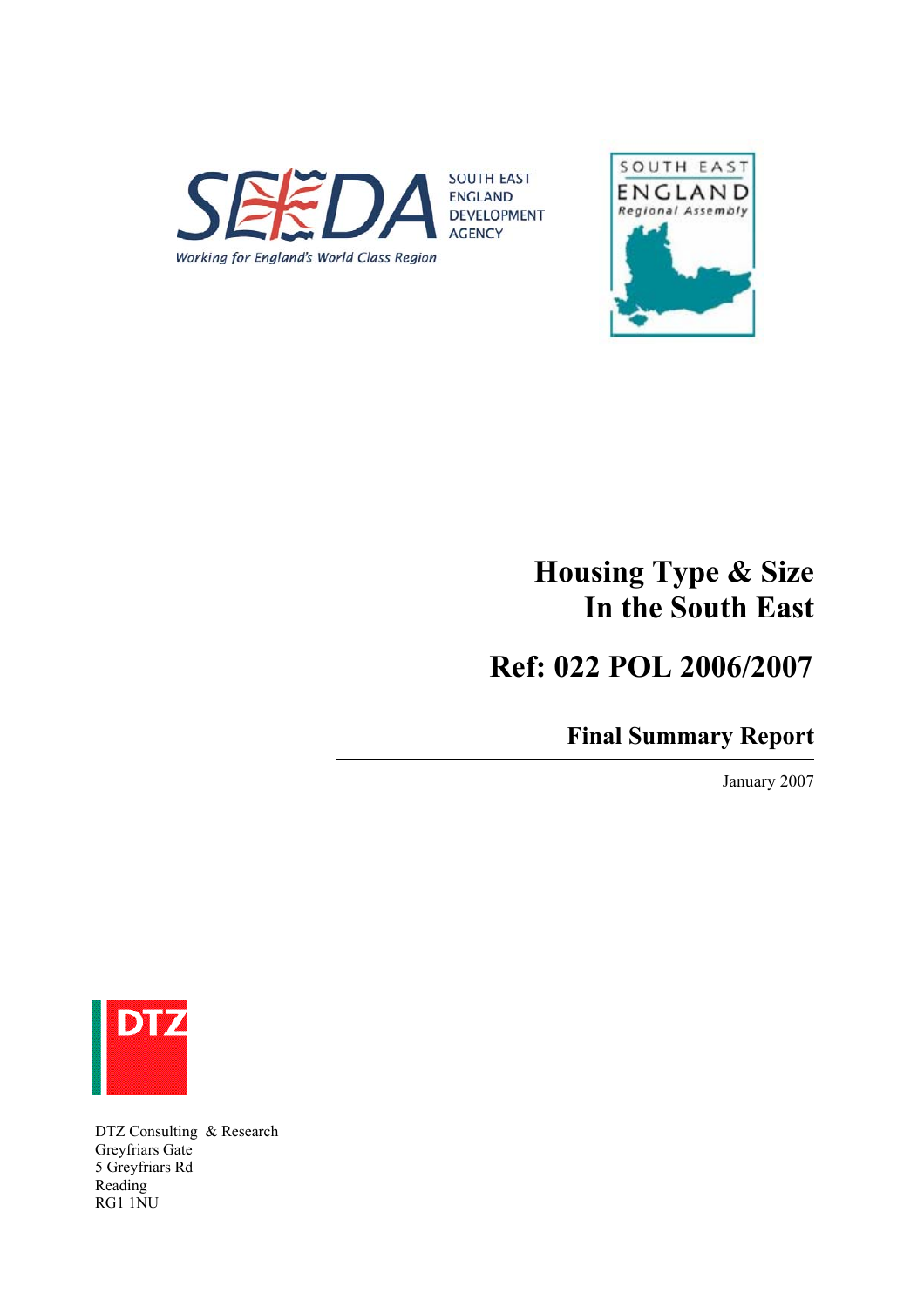A

Final Summary Report

by



Greyfriars Gate 5 Greyfriars Road Reading. RG1 1NU Tel: 0118 967 2020 Fax: 0118 950 3759

Also at, Birmingham, Bristol, Cardiff, Dublin, Edinburgh, Leeds, London & Manchester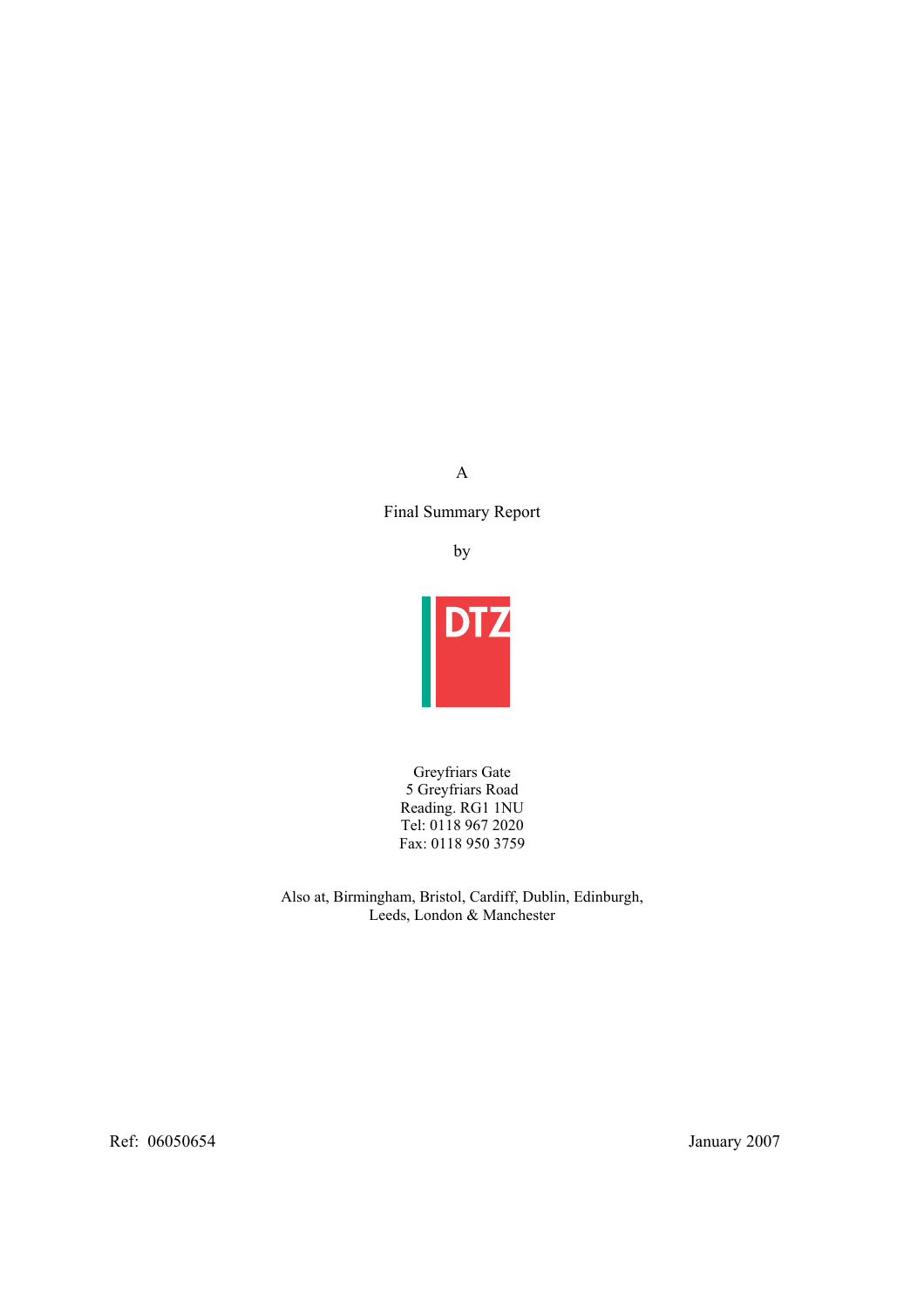# **1 SUMMARY REPORT**

- 1.01 The South East of England Regional Assembly (hereafter the Assembly) and the South East England Development Agency (SEEDA) commissioned a study to investigate whether current housing and planning policies are delivering the right type and size of quality housing in sustainable communities to meet future requirements, needs and aspirations.
- 1.02 There have been longstanding concerns within the Assembly and SEEDA about what has been delivered by way of new housing development and what the region needs in the future. However, less is known about the facts. This study has reviewed relevant literature, assembled evidence from available data and consulted key stakeholders through three workshop events. The study was considered at the South East Examination in public, and will inform the updating of the South East Housing Strategy.
- 1.03 The study addresses 5 key questions:
	- i. How has the size and type of new completions changed in recent years?
	- ii. Why has the size and type of new completions changed in recent years?
	- iii. Do the observed changes matter?
	- iv. How does this pattern vary in different housing market areas within the region?
	- v. If, yes, what *can* be done to address the issue and what *should* be done?
- 1.04 The type and size of dwelling completions has been analysed over a period of 25 years, since 1980. In this study is has also been important to distinguish between the different types of dwellings built for the open market compared to those built by RSLs – predominantly for social renting. The analysis in this section distinguishes between what has been happening in the market sector (private house building) and the subsidised sector (RSL and previously Council/Development Corporation funded development), since fundamentally different drivers are at work, though these may have changed over time.

# **How has the size and type of new completions changed in recent years?**

1.05 In 2005/06 53% of completions for the open market in the South East were flats, a rise of over twenty percentage points since 2001/02 (see Figure 1). This pattern is similar to that seen in 1989-90 although it appears more pronounced in recent years. The peak of the last housing market cycle was in the late 1980s which corresponded with an increase in the proportion of flats completed (to 33%) and a decrease in the proportion of houses (to 67%).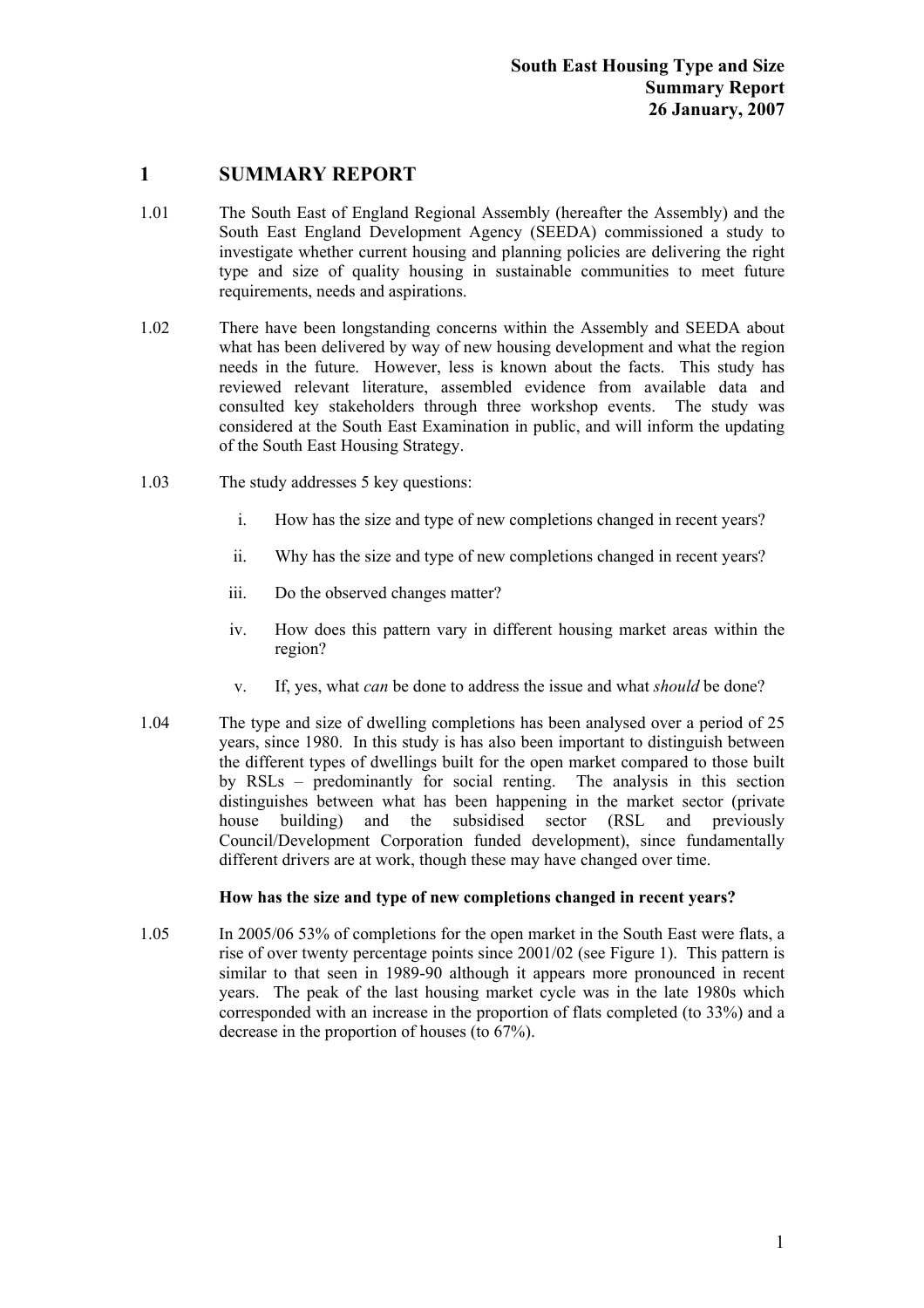

**Figure 1: Type of Completions by Private Enterprise in the South East** 

**Source: DCLG.** Note that since 2001, Completions data represents NHBC data only and not Local Authority returns. NHBC covers around 80% of completions. Data for 1980-1990 covers Rest of South East (ROSE), which includes Bedfordshire, Hertfordshire and Essex as well as the current South East region.

- 1.06 In absolute terms the number of houses built for sale on the open market has fallen significantly since 1997 to around 13,000 in 2004/05. In contrast, the number of flats built for open market sale increased more than threefold in this period from around 3,000 in 1997 to over 10,000 in 2004/05. This is almost double the number of flats that were completed in 1991/02. Consultation with developers operating in the South suggests that this trend will continue at least in the short term as recent permissions are built out.
- 1.07 In London, over 80% of completions in 2004/05 were flats. The proportion of flats completed has risen steeply since 1999/2000 when 60% of completions were flats. Both the East of England and South West regions have experienced a similar rise in the proportion of flats developed as a percentage of all completions. However, in these regions the vast majority of dwellings developed are still houses.
- 1.08 The majority of flats completed by private enterprise are low rise (3 storeys or less) rather than high rise blocks or 4 storeys or more. This suggests that the shift to flatted development is not primarily a product of the highly visible development of large flatted schemes in town centres. Rather it is a general trend to be found across the entirety of the South East in suburban locations and new neighbourhood developments as well as town centres.
- 1.09 The market sector is essentially driven by what sells and is unconcerned about who occupies the property, whether it bought by an occupier or an investor or how many people will live in the dwelling. Nor are private house builders generally concerned about long term maintenance and management issues.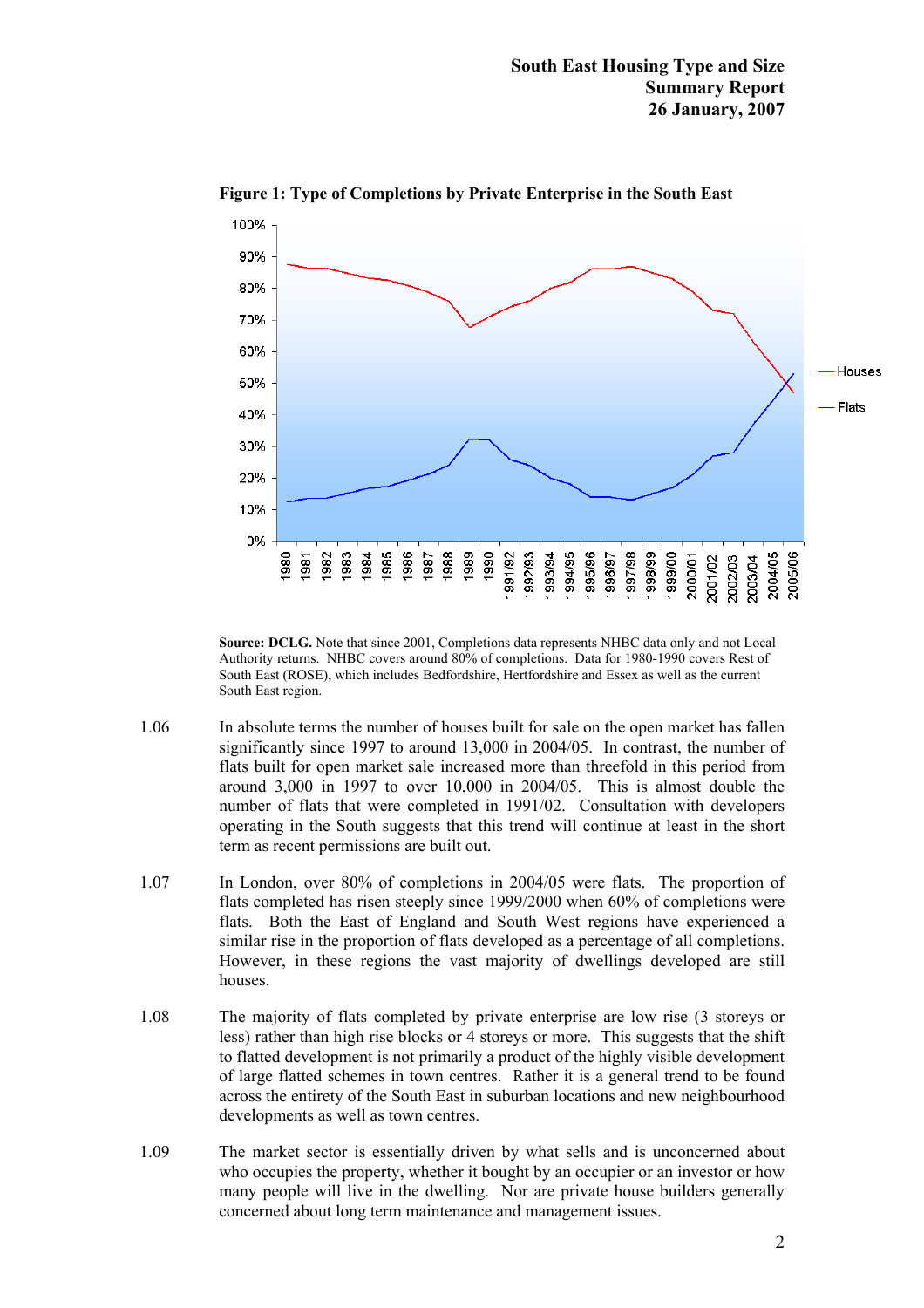- 1.10 In contrast the publicly funded sector should take into account a broader range of factors in determining what to build. Common sense suggests that publicly funded house building should be driven by the needs of those in priority housing need (those who will actually live in the dwelling) and in particular their requirements in terms of bedrooms.
- 1.11 In practice value for money considerations have often led the public sector house to provide housing only to meet potential tenants immediate housing need. It has not been standard practice to allocate households an extra bedroom on top of current needs to reflect growing families or that children get older and need separate accommodation.
- 1.12 The change in the type of completions by RSLs and public sector bodies has been more dramatic in recent years (see Figure 2). In 2004/05, almost 70% of dwellings completed by RSLs were flats (for all practical purposes the output of public sector bodies is now negligible) although this appears to have stabilised in 2005/06. Since 1990 the type of completions by RSLs appears to have followed the pattern in the type of completions by the private sector, albeit with a higher proportion of flats. However the output of the RSL and public sector was markedly different in the years 1980 – 1990 to that of the private sector. Over the period 1980-1990 roughly half of completions by the public sector were houses and half were flats – with a peak in the proportion of flats in 1983 to 60%.





**Source: DCLG.** Note that since 2001, Completions data represents NHBC data only and not Local Authority returns. NHBC covers around 80% of completions. Data for 1980-1990 covers Rest of South East (ROSE), which includes Bedfordshire, Hertfordshire and Essex as well as the current South East region.

1.13 Figure 3 shows that the majority of dwellings completed for open market sale in 2004/05 were 2 bedrooms or less. There has been a particularly sharp rise in the completion of 1 and 2 bedroom dwellings since 2003. The increased proportion of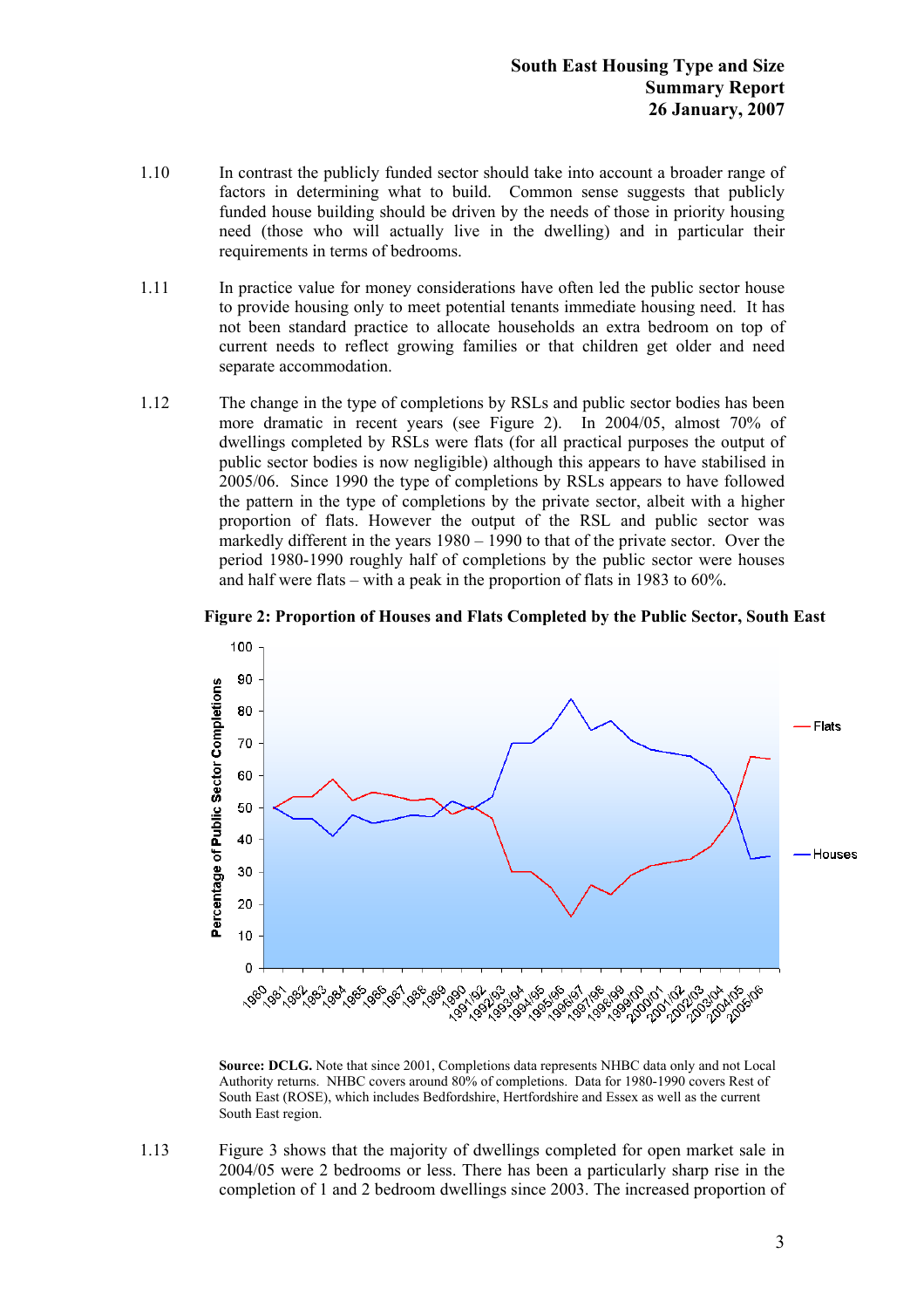small dwellings being built in recent years has risen from a low point in 1998/99 when less than 30% of completions for the open market were 2 bedrooms or less.

- 1.14 However, whilst the proportion of small dwellings is at a high point the size of dwellings completed in 2004/05 is not dissimilar to that in the past. In 1989 55% of market completions were 2 bedrooms or less and a higher proportion of these were 1 bedroom dwellings than in 2004/05.
- 1.15 Given that flats are on average smaller than houses it is unsurprising that the size (in terms of number of bedrooms) of dwellings completed in the South East has fallen in line with the rise in the number and proportion of flats completed. However much of the growth in building of (almost exclusively) small flats, has been at the expense of the building of small houses. The decline in the proportion of larger (3 bed +) dwellings has therefore been less dramatic than the decline in construction of houses as a whole, though the proportion of detached houses has fallen.



**Figure 3: Size of Dwellings Completed by Private Enterprise in the South East** 

- 1.16 In the South East, completions of dwellings by private enterprise are currently dominated by two bedroom flats (36% of total private completions) as well as three and four or more bedroom houses, representing 27% and 21% of total private completions respectively. Houses with four or more bedrooms also remain a large part of completions in the South East (21%) despite a fall of 15% over the last four years. The last eight years has seen a steady decline in completions of two bedroom houses in both London and the South East.
- 1.17 This is a similar pattern to the South West and the East of England, although completions in the South West are skewed more towards three and four or more bedroom houses and slightly less to two bedroom flats. In contrast, the vast majority (81%) of private completions in London consist of one and two bedroom flats.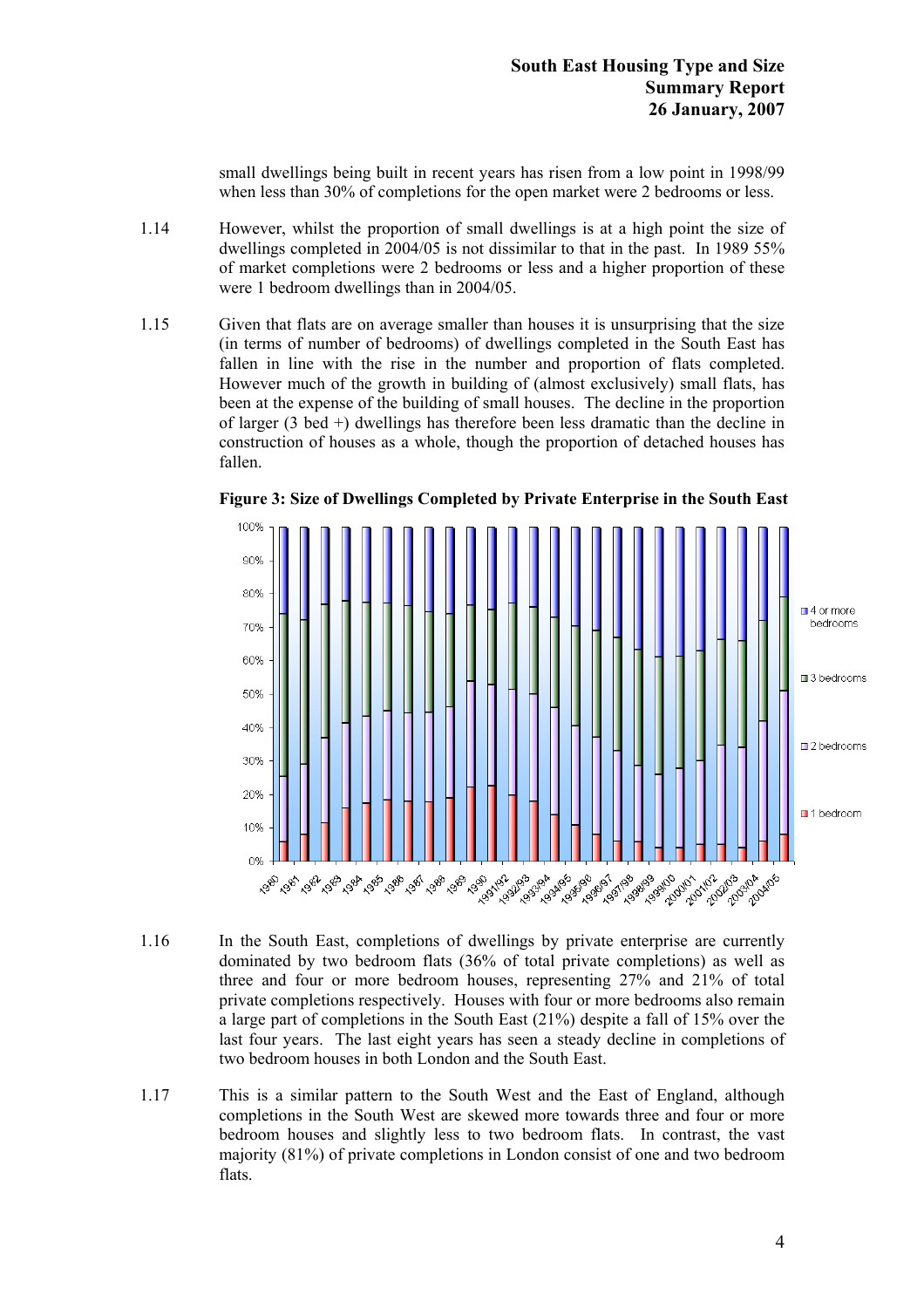- 1.18 Figure 4 shows that the largest category of RSL completions in the South East is 2 bedroom flats (41% of total RSL completions).
- 1.19 Prior to 1992/03 RSLs built a much higher proportion of 1 bedroom dwellings (between 40-50% of all RSL completions between 1980-1991). This has halved in the succeeding years and currently stands at around 20% with the proportion of 2 bedroom dwellings having expanded. This may reflect a change in the characteristics of those in priority housing need with growing numbers of couples and small families in need of housing. It may also reflect that local authorities are seeking greater flexibility from the provision of new affordable dwellings  $-2$ bedroom properties are suited to a wider range of households than 1 bedroom properties though the marginal extra cost of providing a 2 bedroom property is relatively small.
- 1.20 The growth in the RSL output of 2 bed dwellings in recent years may also reflect the fact that the market and publicly funded sectors have become much more alike, since the main model for procurement of land for public funded housing is through Section 106 agreements. Harmonisation of design standards can tend to occur (in extremis where the affordable housing comprises a floor within a block of flats).



**Figure 4: Size of Completions by the Public Sector, South East 1980-2004** 

1.21 The last eight years in both the South East and London has seen a decline in the proportion of two and three bedroom houses being completed, whilst the completion of four or more bedroom houses has also decreased proportionally over the last five years. By contrast the completion of one bedroom flats has increased over the last five years in both the South East and London.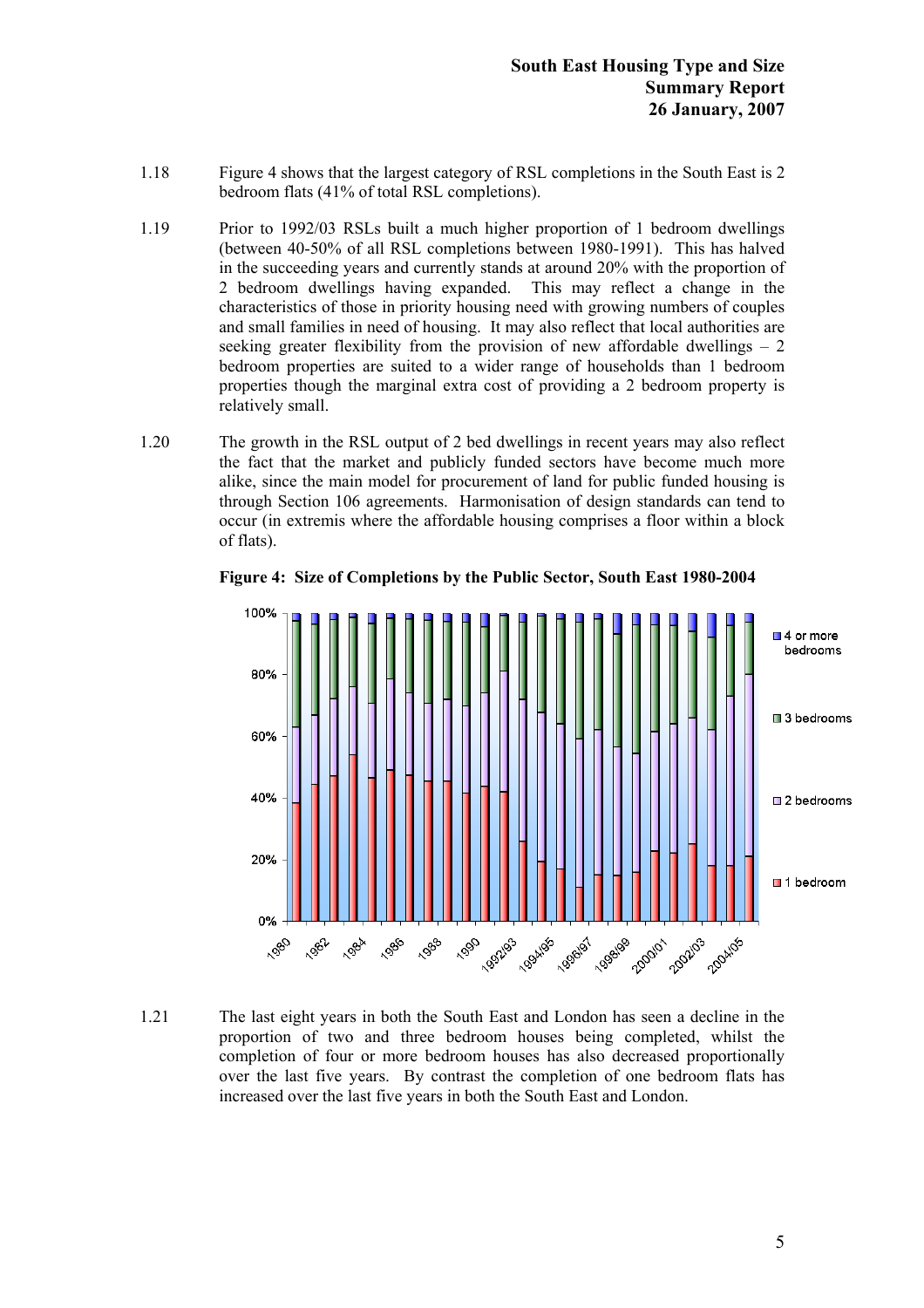# **Why has the size and type of new completions changed in recent years?**

- 1.22 As part of the research process, DTZ developed five hypotheses plausible stories – that could explain why the pattern of completions has changed in recent years. DTZ would not suggest that the conclusions in this report are the last word on the subject.
- 1.23 Five possible explanations for these changes are as follows:
	- The changing composition reflects a permanent shift in market demand.
	- The changing composition simply reflects the point reached in the housing market cycle and will shift again in due course as the housing market cools.
	- The development of the Buy To Let investment market has led to a change in the pattern of market demand.
	- Changes in planning policy have led to the growth in the percentage of total completions accounted by flats and small dwellings.
	- The pattern of completions in the RSL sector is largely a reflection of what happens in the market sector and the funding regime.
- 1.24 On the market side the key influences that have led to the growth of output of smaller units and flats are:
	- The growth of the Buy-to-Let market which is a completely new dimension of market demand, and which has been very important in sustaining demand for new housing in recent years.
	- The decline in affordability (as evidenced in Figure 5). The most important dimension of this has been that this has fuelled the growth of the Private Rented Sector which has sustained new Buy to Let investment.
	- The other effect of the decline in affordability is that home buyers, especially first time buyers, have in general have been able to buy less for their money.
	- Intense competition for land and rising costs of development associated with more onerous Section 106 agreements have led developers to build to higher density – a trend that has been accepted by many local authorities though this is not to suggest that it is popular, particularly amongst some local politicians.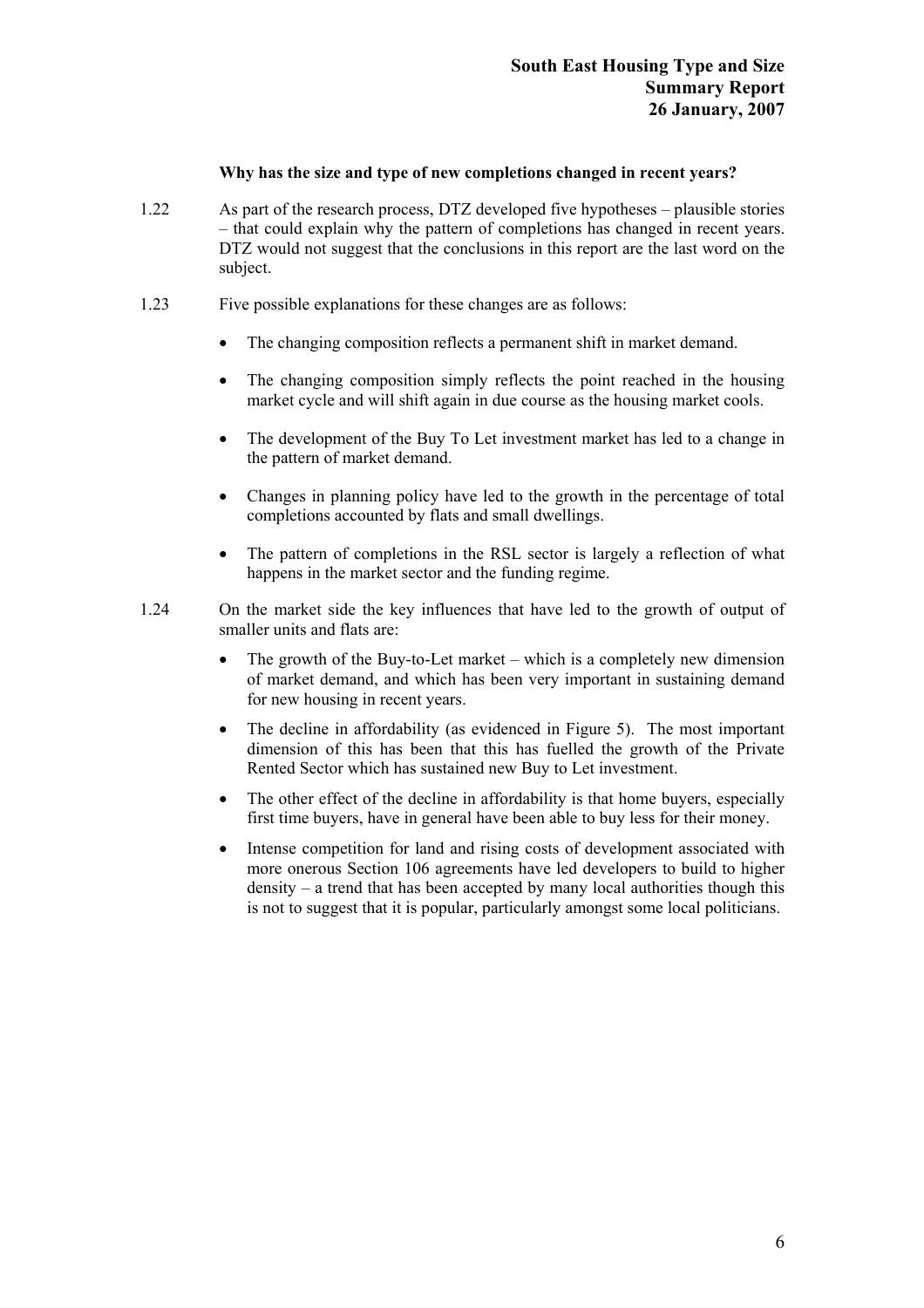

**Figure 5: First Time Buyers Index (NHBC)** 

**Source: NHBC**. Note that up to the end of 1999 the earnings index used was that for males aged 21 or over in full time employment. From 2000 onwards it is the index for all full time employees on adult rates. The change typically reduces the First Time Buyer Index by around 5 points

- 1.25 Changes in the planning system have also played a central role in the changing pattern of completions in recent years. In particular:
	- The focus on development of previously developed land, through the application of the sequential approach, has led to a increase proportion of development on sites where higher density development is deemed acceptable.
	- The general policy thrust to increase the density of development has fostered an environment where authorities accept schemes that comprise a higher proportion of flats and small units.
	- A greater acceptance of higher densities has interacted with market forces to increase land values, so that lower density schemes are no longer viable; only by building at a high density is the scheme profitable.
	- General issues to do with the supply of land for residential development in a rising market have led to escalation of land values, which have fostered increasing density.
- 1.26 In the RSL sector the key factors underpinning the growing output of flats and small units are:
	- The fact that RSL output is now directly tied to the output of the market sector through Section 106 agreements.
	- Developers of new housing need to get best value for the land they purchase; this creates an incentive to build more, smaller homes.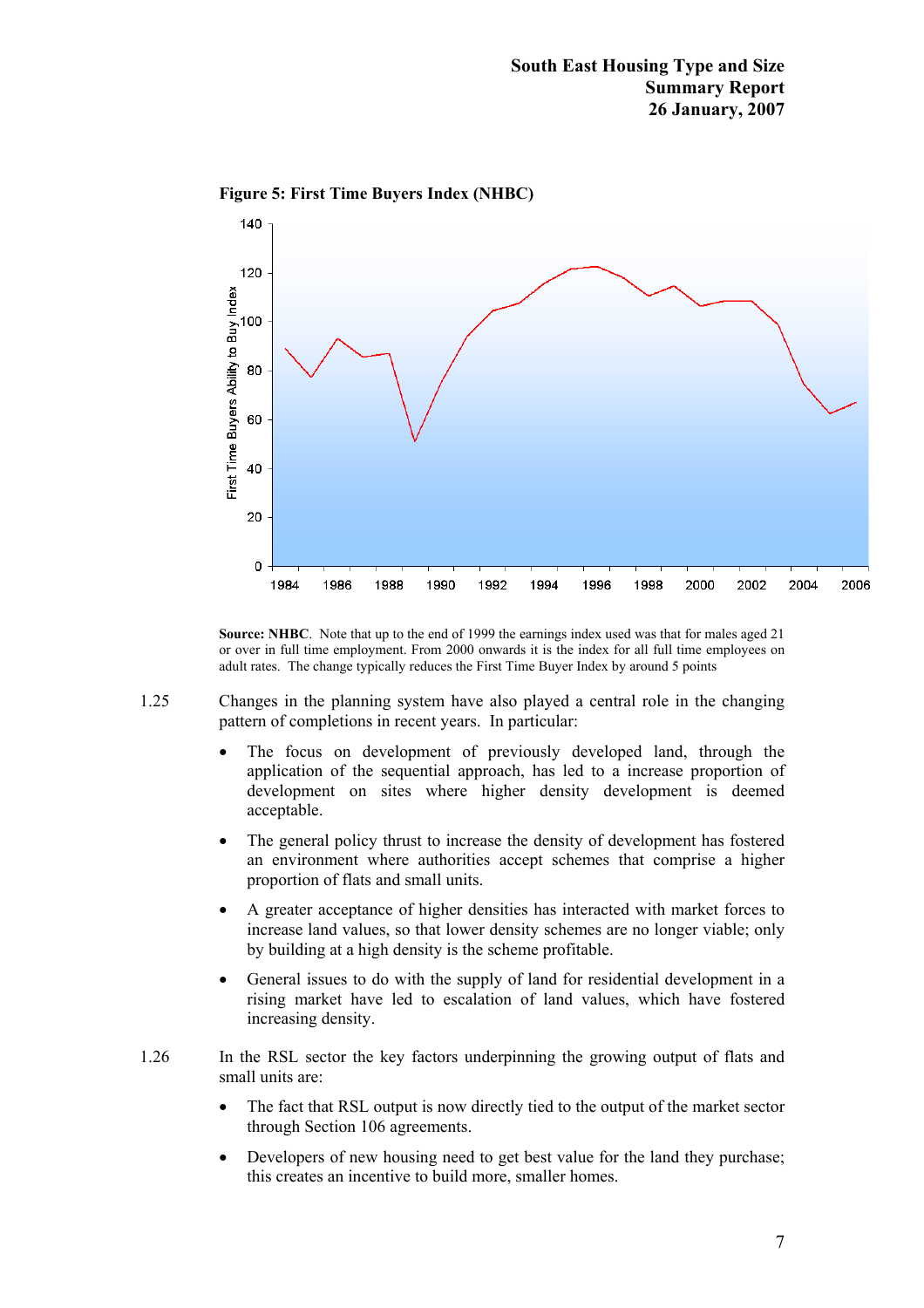- Local authorities have hitherto wanted to maximise the provision of affordable housing units and accepted that their main requirement is for small units.
- Rents and grant levels are not high enough to make developing family sized homes economically viable for housing associations.
- 1.27 In summary, there appear to be a number of interrelated factors that explain the current pattern of completions in the South East and how this has changed over time. The key conclusion is that the pattern of completions observed is the output of the interaction of both the market *and* the planning system.
- 1.28 On balance DTZ does not think the changing demographics have been the key factor in recent changes to the output of the housebuilding sector. Demand from owner occupiers is a function more of household income and wealth (along with the cost of borrowing, affordability etc). Figure 6 shows that, as a result, many small households live in large dwellings. There is a closer link between demographic trends and the pattern of affordable housing requirements, though again income is the key consideration in the scale of housing need. In the market sector investor demand has emerged as a significant source of demand.



**Figure 6: Household Size and Dwelling Size in the South East** 

- 1.29 Whether or not the changes that have been observed are permanent or not is hard to judge since there are major uncertainties surrounding the future of the housing market. Part of the changes that have occurred are without doubt associated with the peak of the housing market cycle; a fall in house prices and land values probably would, after a period of dislocation and adaptation, generate a change in the pattern of output.
- 1.30 But there have also been changes in the planning system, which have changed the rules of the game, and are unlikely to be fundamentally changed. The emergence of the Buy-to-Let market introduces a new and volatile element into the market,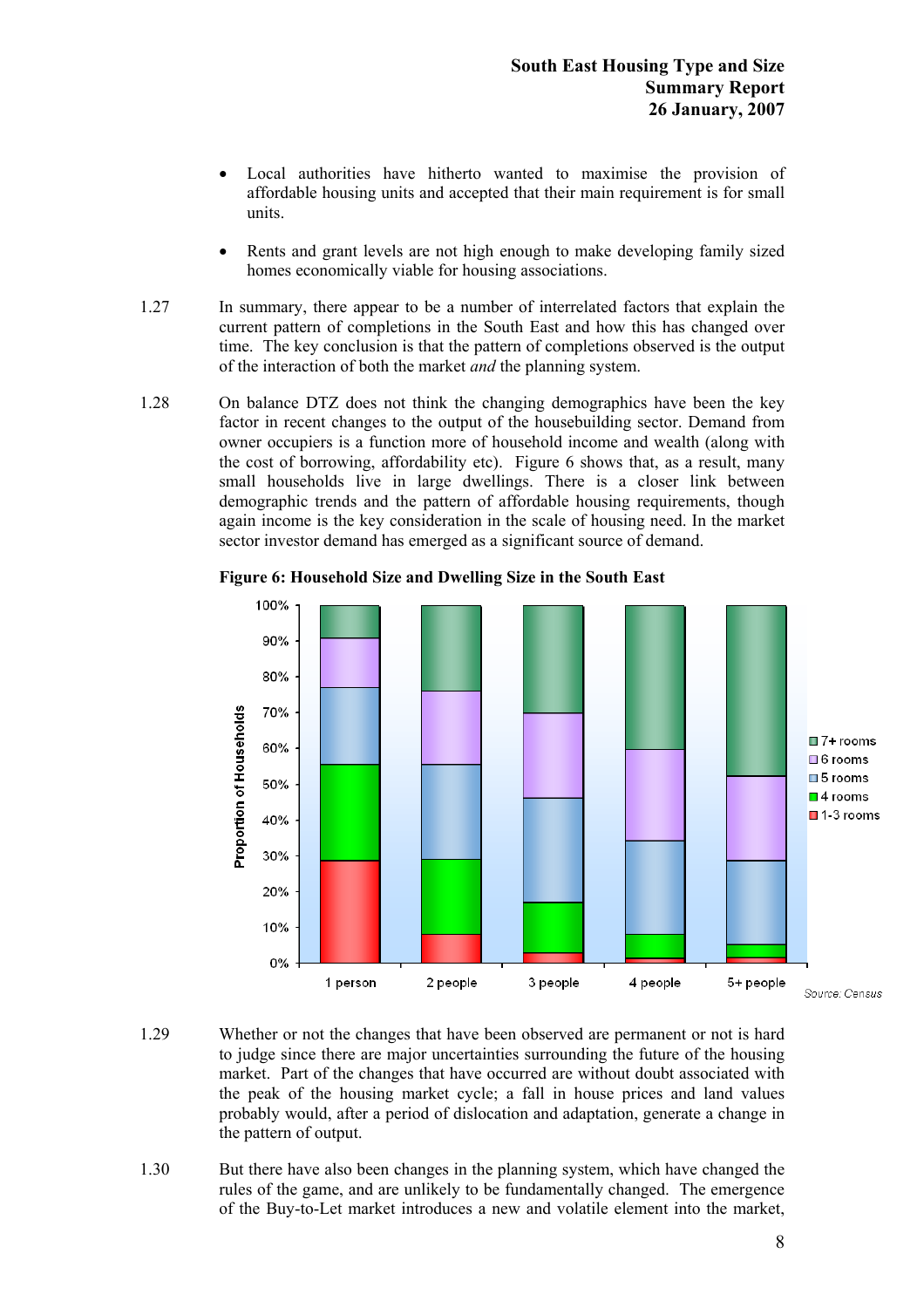driven by fundamentally different purchasing criteria. No one knows quite how existing Buy-to-Let investors will react in a changing economic environment or whether past investment flows would be maintained in a different housing market context.

1.31 The most probable scenario is that the output of flats and smaller units will be shown to have continued to increase in 2006/07. This output will remain at these historically high levels until a fundamental change in the housing market environment or the drying up of new Buy-To-Let investment. If the housing market cools and residential land values fall there is likely to be some return to development of larger homes, but not a return to the levels of the mid 1990s because of the change in the planning context.

# **Do the observed changes matter?**

- 1.32 There are three main considerations in examining the extent to which changes in the pattern of completions might matter:
	- The extent to which new completions are significant to the overall stock of dwellings.
	- The impact of the pattern of new completions, within the context of the existing stock, on economic and social outcomes in the South East.
	- The impact of the pattern of new completions on the social housing sector and the implications for households in housing need and problems of over crowding.
- 1.33 In considering each of these factors it is also important to keep in mind the impact were the changes described to be long term, or whether they are temporary and a reflection of the current point in the housing market cycle.
- 1.34 In answering the question 'does it matter?' it is important to remember that new housing output represents only a small part of the housing stock. In any one year new completions in England only add around 1% to the overall stock. Over the last 5 years in the South East new completions have added around 4% to the existing stock of housing.
- 1.35 Around 80-90% of the dwellings that will be occupied in 20 years time have already been built. For the pattern of new completions to alter the overall balance of dwellings in the South East in terms of size and type would take many years of output with a different profile to the average. However, although the process is slow, new completions have the potential to change the profile of the stock over time.
- 1.36 In the South East, detached houses account for 29% of the total stock, semidetached dwellings for another 29%, terraced housing for 23% and flats and maisonettes account for 19% of the total (see Figure 7). By contrast, almost half the stock in Greater London consists of flats and maisonettes.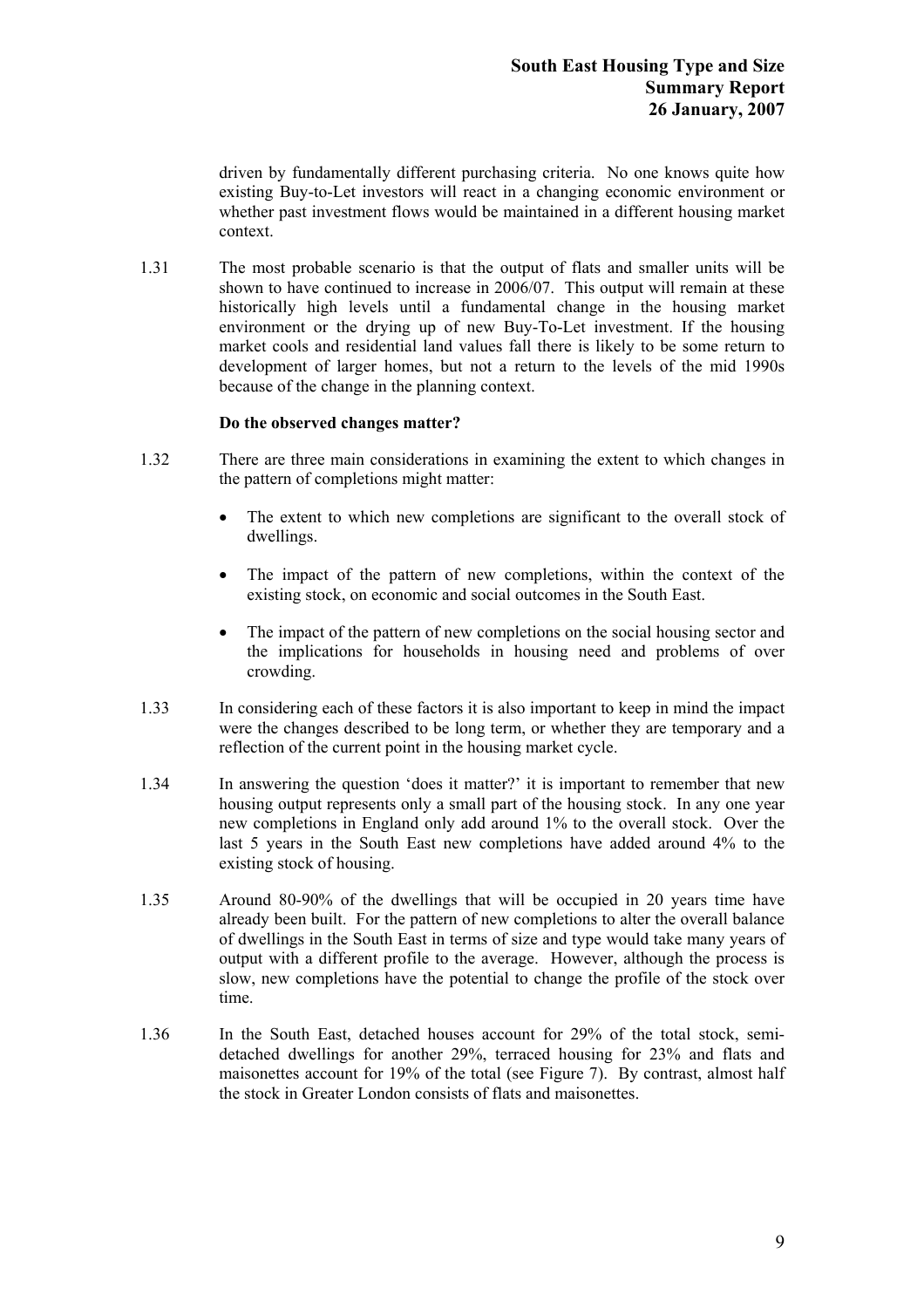

**Figure 7: Dwelling stock by type** 

1.37 Compared to the other benchmark regions the South East has the largest stock of large (7+ room) dwellings (see Figure 8), despite having a slightly smaller stock of detached dwellings compared to these other regions (Figure 7). In terms of number of rooms, the dwelling stock in the South East has similarities with the South West and East of England. Around 10% of dwellings have 3 or less rooms, whilst a quarter of dwellings have 7+ rooms (equivalent to around 4 bedrooms). This is in marked contrast to London, where half of all dwellings have 4 or less rooms.



**Figure 8: Dwellings by Number of Rooms**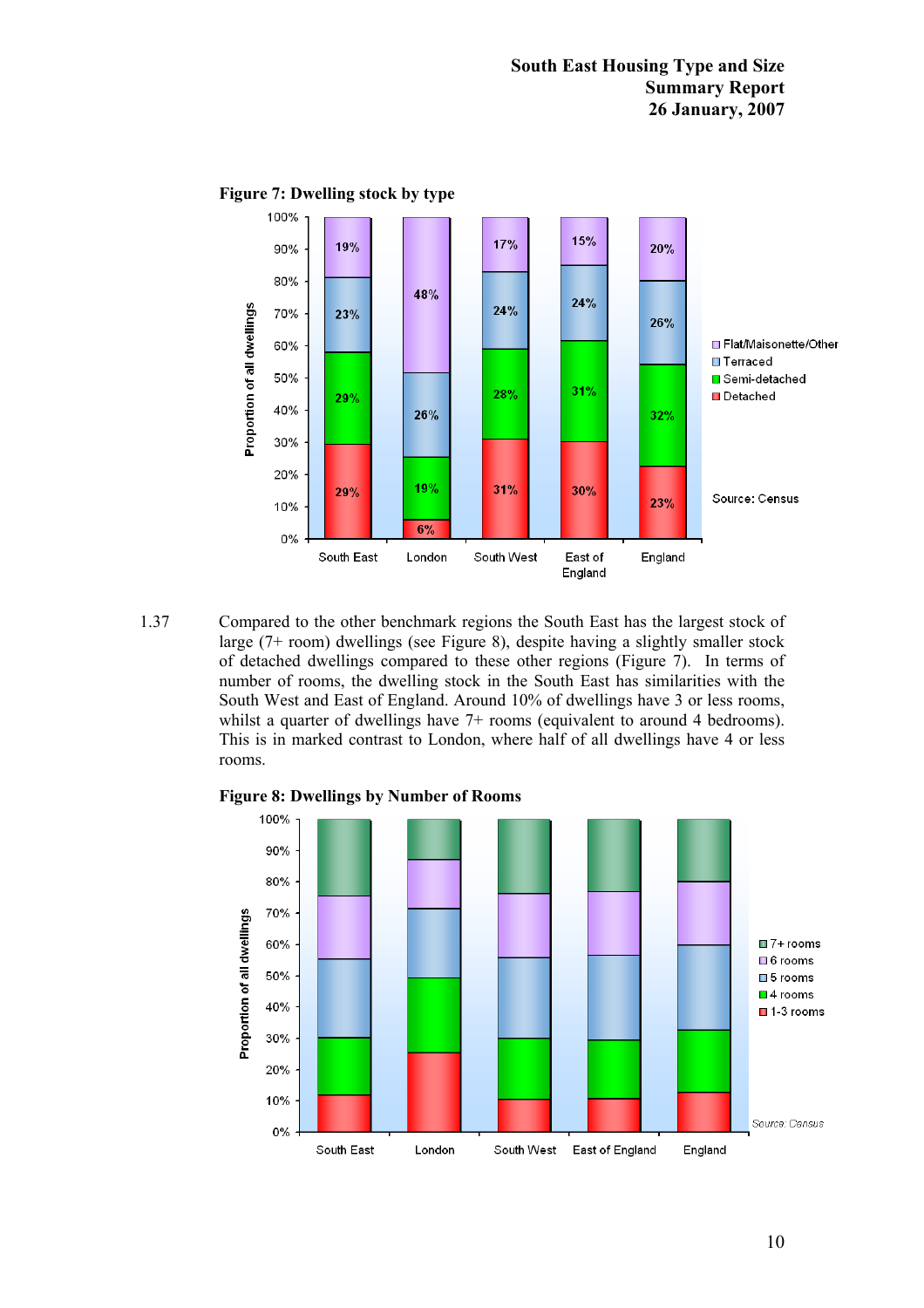- 1.38 There is limited data available on the **actual** size of dwellings in terms of floor space rather than number of rooms.
- 1.39 The size of dwelling varies by tenure. Owner occupied dwellings tend to be larger, with 70% of owner occupied dwellings above  $70m^2$  in size.<sup>1</sup> This is more than double the proportion of social housing (RSL and LA) that are above  $70m^2$ . Two thirds of dwellings in the social sector are below  $70m^2$ . The size of dwellings in the private rented sector is more evenly distributed than the social sector and less skewed towards larger dwellings than the owner occupied sector, with 81% of dwellings below  $90m^2$ .
- 1.40 Furthermore, the dwelling stock in the South East appears to be extremely dynamic. Extensions and conversions to existing dwellings play a significant part in changing the size of the stock over time. In the South East, as many 4 bed dwellings are created each year through extensions and conversions of existing dwellings as are constructed through new development.
- 1.41 A recent study by Cambridge Centre for Housing and Planning Research on 'The Use of the Existing Stock of Housing in the South East<sup>22</sup> demonstrates that the existing stock is capable of considerable adaptation through:
	- Conversions and subdivisions: this study estimates that in the South East in 2004/05, around 2,000 larger houses (4 bed or more) were either demolished or converted to flats.
	- Extensions: in the same year however the study estimates that around 9,900 large houses were produced through the extension of existing dwellings or the merging of two or more small houses or flats.
	- The study estimates that in the 10 years to March 2005 around 74,000 large houses (4 bedrooms) were produced through changes in the existing stock, compared to 66,000 produced through new building.
- 1.42 The second reason that the pattern of new completions might matter is if they are impacting negatively on economic and social outcomes in the region. There is no evidence available that the type and size of housing in the South East is impacting upon economic outcomes. However there is some evidence that high housing costs are creating problems for a small (but still significant) proportion of businesses in the South East: 12% of businesses are experiencing labour shortages and/or recruitment difficulties due to high housing costs in South East England.<sup>3</sup> The main difficulty is recruiting workers at the lower end of the pay scale.
- 1.43 However, there is a relatively significant body of evidence highlighting the gap between the preferences of households and the nature of housing being developed.
	- CABE conclude that there is a gap between consumer aspirations and what is actually delivered in terms of new housing. However, there are often good reasons for this. Other priorities need to be balanced in the delivery of new housing, including viability, that a house will have a succession of inhabitants over its lifetime and it also needs to fit into a wider neighbourhood.

 $\overline{a}$ 

<sup>&</sup>lt;sup>1</sup> Data for England from the Survey of English Housing 2004

<sup>&</sup>lt;sup>2</sup> Cambridge Centre for Housing and Planning Research and Forum for the Future (2006) The Use of Existing Stock in the South East for the South East Regional Assembly

<sup>&</sup>lt;sup>3</sup> DTZ Consulting & Research (2006) Housing, Economic Development and Productivity: A Literature Review. A Report for the DTI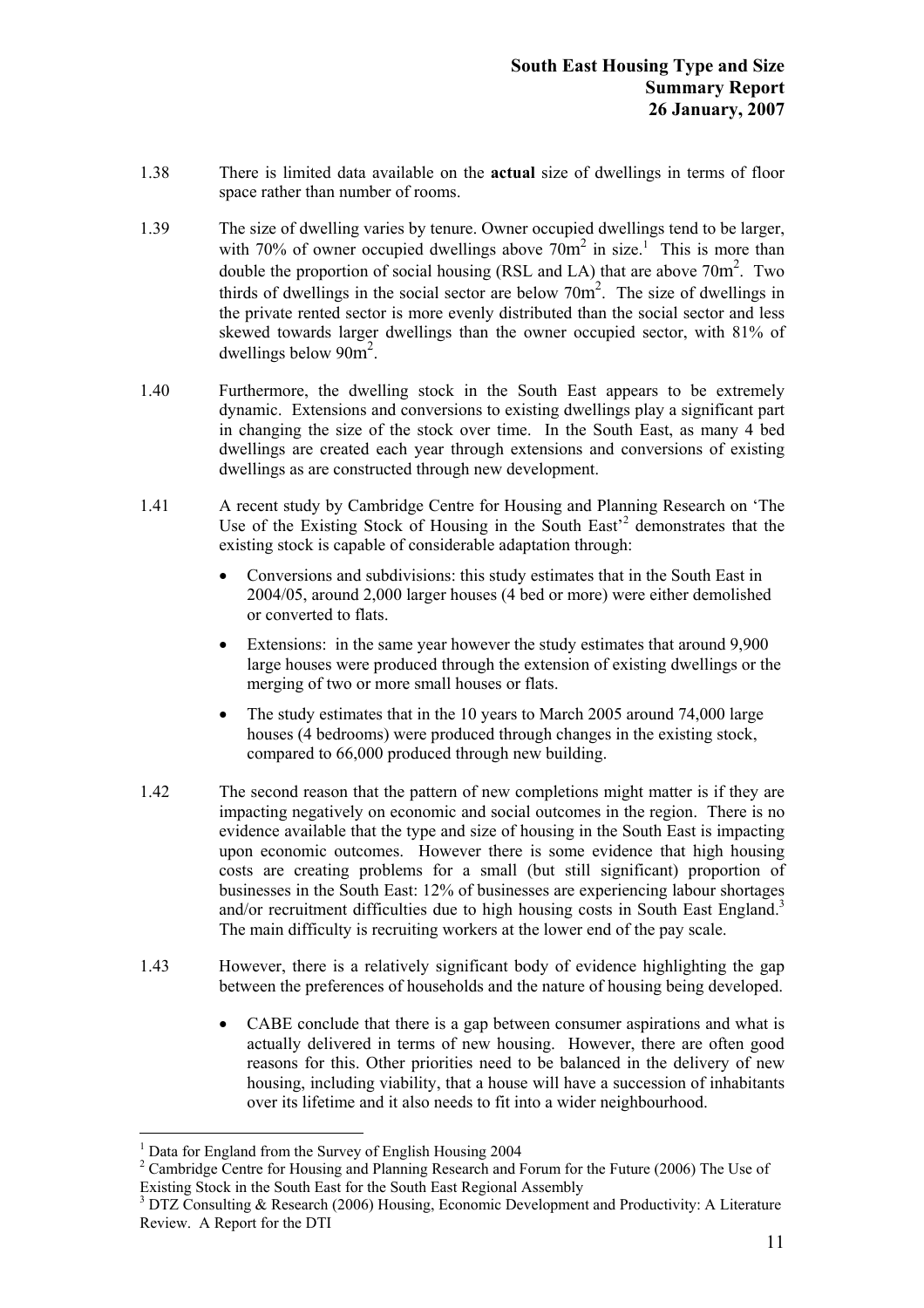- However, new homes are perceived to be short of space (despite the number of bedrooms provided) with some rooms not large enough for the purpose intended. Research suggest that 40% of second hand buyers were put off purchasing a new home because of this. Furthermore, only 25% of intending buyers would *prefer* a new home<sup>4</sup>.
- Furthermore, CABE's 2005 Housing Audit, which covered London, South East and East of England,<sup>5</sup> concluded that the quality of new development was 'average'. Although the South East had more 'very good' schemes than London and the East, over 50% of the developments assessed were 'average' and 24% were 'poor' according to Building for Life Standards.
- The Barker Review of Housing Supply found that the explanation for this was that house building industry in the UK is focussed on competing for land rather than consumers with implications for the quality of new development. The Final Report concluded that in some circumstances, once land is secured and competitive pressures are reduced 'to a large extent house builders can "sell anything".<sup>6</sup>
- 1.44 However, a more significant cause for concern in the debate about whether changes in the type and size of completions matter is the rate of overcrowding within housing in the South East.
- 1.45 The rate of overcrowding *overall* in the South East is in line with the average for England as a whole, at  $6\%$  of all households.<sup>7</sup> London has a much higher rate of overcrowding, with 17% of households in overcrowded accommodation. However, analysed by tenure, only 3% of owners in the South East live in overcrowded conditions, but 15% of social tenants and 15% of private rented tenants lived in overcrowded conditions in 2001. Anecdotal evidence suggests that over crowding in the private rented sector may have increased since 2001 following increased migration from the EU A8 Accession Countries. This is comparatively higher than both the South West and East of England where respectively 11% and 12% of social tenants live in over crowded conditions and 14% of private rented tenants in the South West and 12% in the East of England were living in over crowded conditions.
- 1.46 These figures have obvious implications for the health and educational welfare of children in the region. There is a considerable body of evidence relating to the impact of overcrowding in housing on the health and educational attainment of children. Furthermore, Black and Minority Ethnic households are disproportionately affected as they are more likely to live in overcrowded conditions than the wider population.
- 1.47 However, recent policy has concentrated on the provision of smaller units (in response to demographic trends and locally defined housing needs). The majority of bids to the Housing Corporation from the South East for 2006-8 were for 2 bed properties with the minority for three beds or larger. Allocations were in line with

 $\overline{a}$ 

<sup>&</sup>lt;sup>4</sup> Challenging Perceptions - Case studies of dispersed and mixed tenure new build housing developments (Sovereign Housing Association) 2005

 $<sup>5</sup>$  CABE (2005) Housing Audit – South East, London and East of England</sup>

<sup>&</sup>lt;sup>6</sup> Chapter 6 IN Kate Barker (2004) Review of Housing Supply Final Report: Recommendations

 $7$  According to Occupancy Ratings recorded in the 2001 Census. An occupancy rating of  $-1$  indicates that a household has one too few bedrooms in relation to household size and is considered to be overcrowded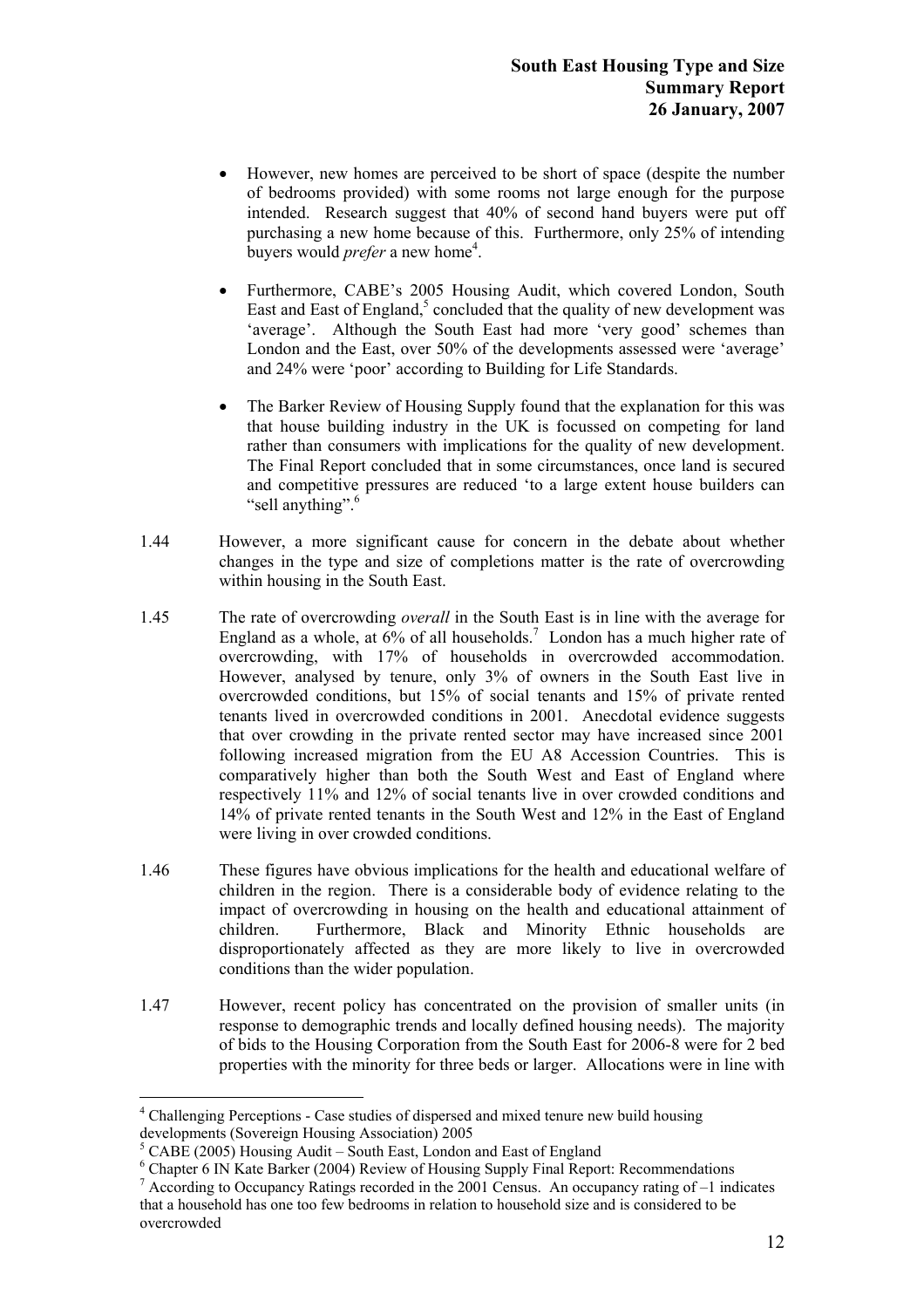this, despite evidence from Housing Registers suggesting a high level of demand across the region for larger homes.

- 1.48 Additionally, over 30% of the region's social housing stock has been lost to RTB since 1980 and although data on the type and size of properties sold is lacking, a disproportionately large proportion of larger properties are thought to have been sold, particularly those with gardens.
- 1.49 Based on the evidence therefore, there appears to be a number of issues suggesting that the size and type mix of new development matters:
	- There is a problem in terms of the social housing sector. This can be evidenced by the levels of overcrowding in this sector. In contrast, households who are able to access owner occupied housing are unlikely to live in overcrowded conditions and are, to a certain extent, able to chose the amount of space that they occupy within the constraints of their budget.
	- There is a growing overcrowding problem in the private rented sector and even in the owner occupied in London. The former may have grown worse with A8 in-migration. Overcrowding in the private sector is primarily an issue associated with affordability, but also shortage of attractive social rented housing. An issue is how high a priority is this for public investment.
- 1.50 Given the relatively substantial stock of detached, larger houses in the South East region the completion of relatively high proportions of flats and smaller dwellings in recent years does not appear to present a particular problem for the region at the moment but if current patterns were to continue into the future this would have significant implications in the longer term.
- 1.51 Emerging evidence suggests that the stock of dwellings in the region is dynamic and that households extend and convert their properties to provide more space (and that this is as significant to the creation of large dwellings in the region as new build). On the one hand, this means that there should be less concern about the decline in the completion of new larger dwellings, since larger dwellings are being created through extension and conversion. On the other hand it is important to note that much of the stock of dwellings now being built are not flexible: flats do not lend themselves to being extended.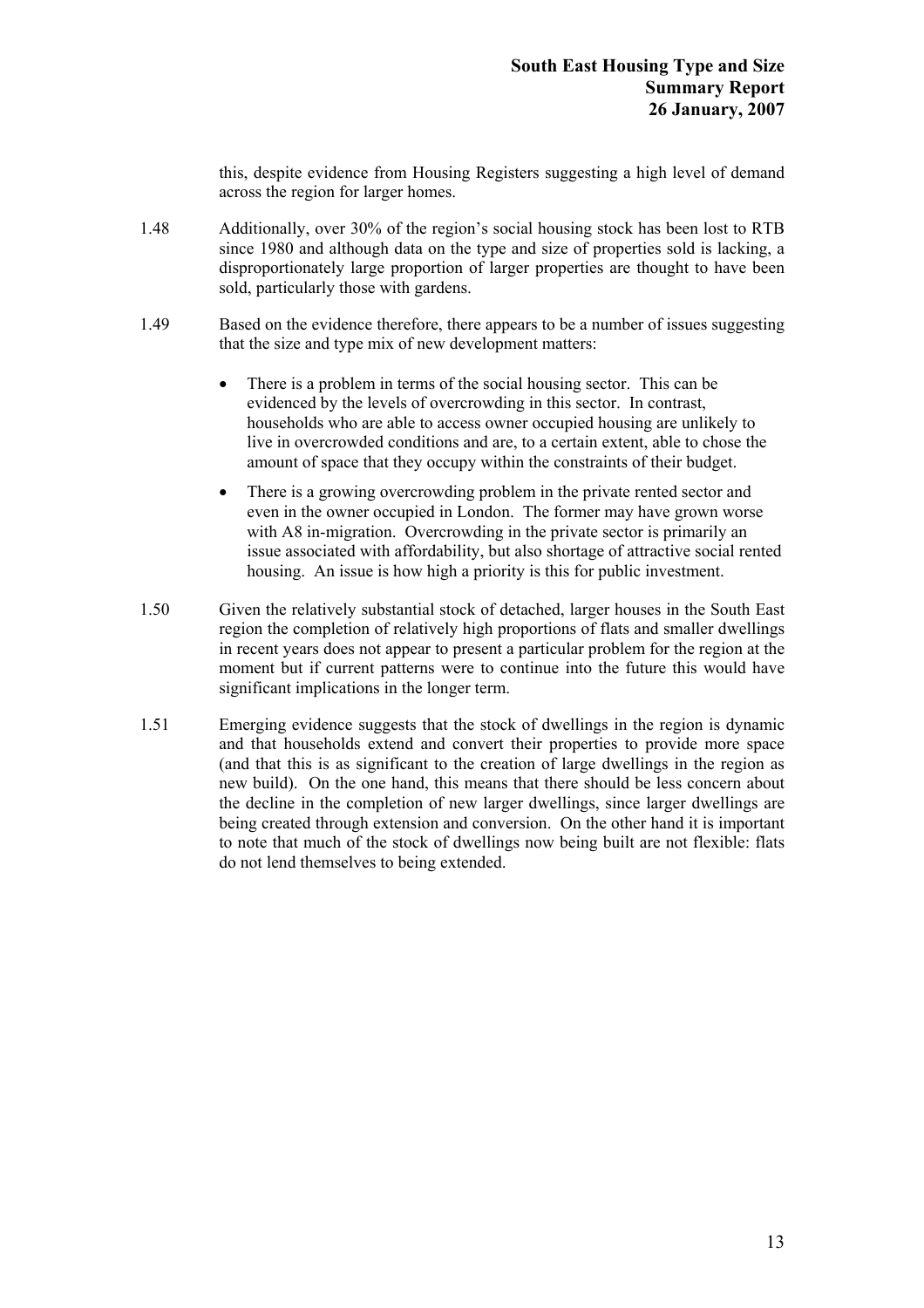# **How does this pattern vary in different housing market areas within the region?**

- 1.52 In 6 sub-regional housing market areas in the South East where there is likely to be significant housing growth in the future there are differing housing market pressures and local factors in operation.
- 1.53 However, in the market sector in these sub-regions, recent trends in the pattern of completions have broadly mirrored the South East as a whole (see Figure 9).

|                                | 2000/01 | 2001/02 | 2002/03 | 2003/04 | 2004/5 | 2005/06 |
|--------------------------------|---------|---------|---------|---------|--------|---------|
| <b>Berkshire</b>               | 51%     | 40%     | 45%     | 49%     | 51%    | 53%     |
| <b>Mid Hampshire</b>           | $7\%$   | 18%     | 29%     | 37%     | 41%    | 32%     |
| <b>South Hampshire</b>         | 46%     | 49%     | 58%     | 61%     | 65%    | 70%     |
| <b>North Kent Medway</b>       | 14%     | 17%     | 28%     | 39%     | 34%    | 43%     |
| <b>Hastings and Rother</b>     | 0%      | 12%     | 26%     | 48%     | 37%    | 18%     |
| Milton Keynes & Aylesbury Vale | 12%     | 10%     | 18%     | 22%     | 29%    | 32%     |
| <b>South East</b>              | 21%     | 27%     | 28%     | 37%     | 45%    | 53%     |

# **Figure 9: Proportion of Flats Completed, Private Sector**

Source: NHBC.

- 1.54 All 6 sub-regions have experienced an increase in the proportion of flats and small (2 bedroom or less) dwellings. Although in Berkshire around half of the private sector's output over the last 6 years has been flats which is higher than in the South East as a whole and in South Hampshire the proportion of flats completed for the market is higher than any other sub-region. By contrast, the proportion of flats and small dwellings delivered in the private sector in Milton Keynes and Aylesbury Vale was lower, the sub-region has retained a relatively high proportion of houses and larger dwellings in its new completions.
- 1.55 The public sector output has mirrored the private sector in most sub-regions with an increasing proportion of flats and smaller dwellings being completed over the last 6 years (see Figure 10). However, North Kent Medway and Milton Keynes and Aylesbury Vale sub-regions have retained a relatively balanced provision of different sized dwellings over the last 6 years and a relatively high proportion of larger dwellings in some years, in contrast to other sub-regions.

|                                | 2000/01 | 2001/02 | 2002/03 | 2003/04 | 2004/5 | 2005/06 |
|--------------------------------|---------|---------|---------|---------|--------|---------|
| <b>Berkshire</b>               | 69%     | 49%     | 55%     | 69%     | 66%    | 65%     |
| <b>Mid Hampshire</b>           | 32%     | 31%     | 57%     | 50%     | 62%    | 57%     |
| South Hampshire                | 29%     | 48%     | 41%     | 57%     | 80%    | 75%     |
| North Kent Medway              | 25%     | 24%     | 60%     | 44%     | 71%    | 46%     |
| Hastings and Rother            | 0%      | 0%      | 24%     | 15%     | 0%     | 57%     |
| Milton Keynes & Aylesbury Vale | 16%     | 6%      | 41%     | 29%     | 45%    | 60%     |
| <b>South East</b>              | 33%     | 34%     | 38%     | 46%     | 66%    | 65%     |

# **Figure 10: Proportion of Flats Completed, Public Sector**

Source: NHBC.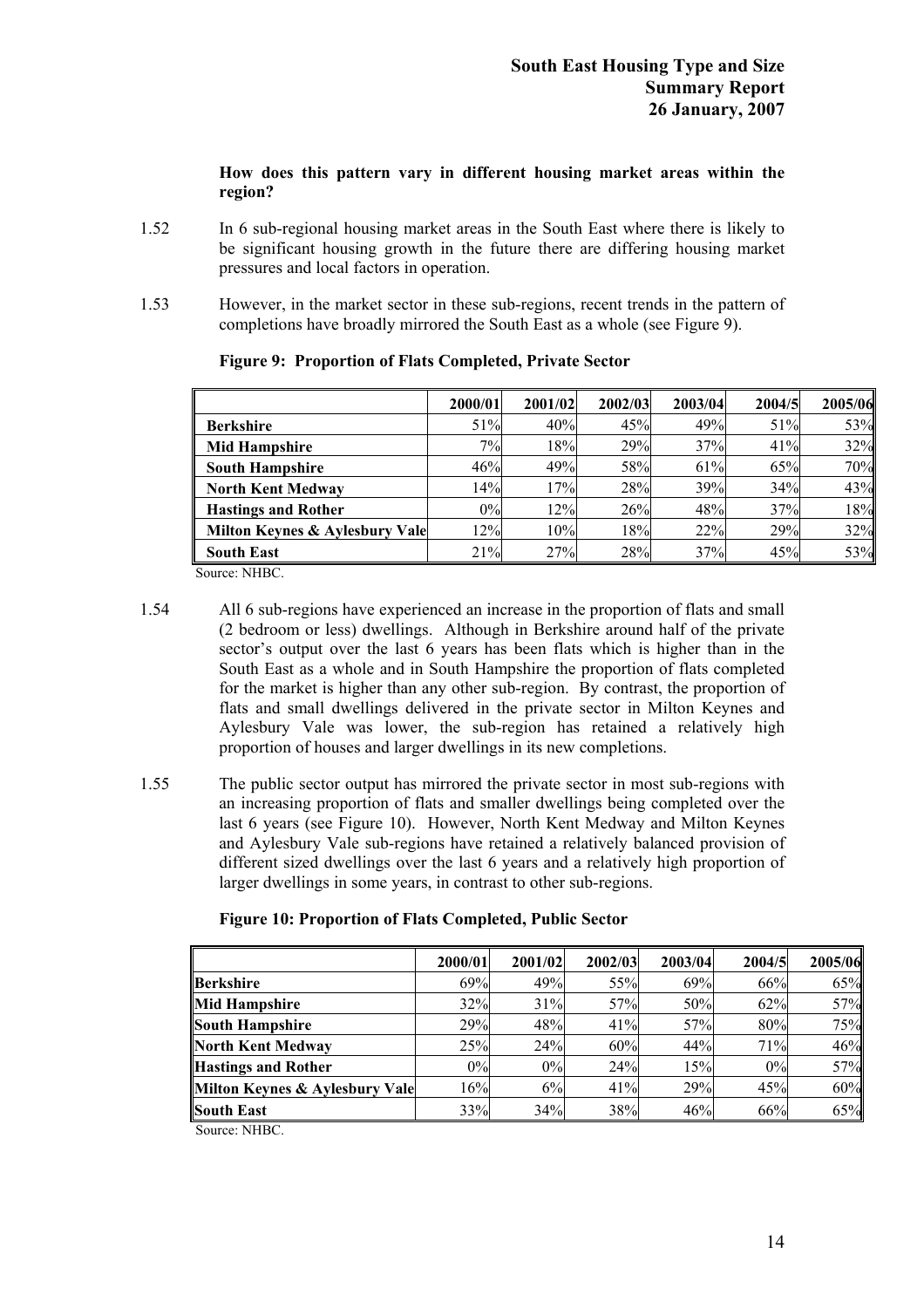# **Conclusions and Recommendations**

- 1.56 The conclusions of this study are necessarily provisional. Only time will tell for certain if the current high proportion of housing completions that are flats will be maintained, increase or fall in the future. Much may depend on the state of the housing market. It is easy to forget that we have lived through a long period characterised by a rising housing market. Market demand and development economics would almost certainly be very different if the market entered a period of falling house prices, and might therefore result in a significantly different pattern of development – provided the planning system adapts to a new market environment.
- 1.57 However the public agencies responsible for housing and planning need to take action now to identify what action they can take if current patterns of new housebuilding persist and are deemed to be undesirable. In developing recommendations DTZ has had regard to the CIA (**C**ontrol, **I**nfluence, **A**ccept) model, a model that helps public authorities think realistically about how they can achieve their objectives, and hence how to prioritise their management and research resources in responding to any issue.

# **Improving Intelligence on the Type and Size Mix of New Development**

- 1.58 Good intelligence is essential to inform the debate about the whether the type and size of dwellings being built in the South East of England will meet current and future housing demand and need in an optimal way. It is important to know the absolute and relative numbers of dwellings being built in the South East broken down by type and size, particularly given the uncertainty around whether the current pattern of completions represents a permanent or relatively short lived shift in completions. Ideally one would also want to be able to anticipate the likely outcome in terms of completions broken down by type and size for future years.
- 1.59 **Recommendation 1:** The Assembly should negotiate with NHBC to provide data on the type and size of dwelling completions in the South East, and to make data available at individual local authority level on an annual basis. **(***Control***)**
- 1.60 **Recommendation 2:** The Assembly should identify a representative sample of local authorities in the South East that would be willing to monitor and provide data on the size and type mix of planned new developments at the point at which Resolution to Grant Consent is given. This would enable the Assembly to assess whether there is a long term shift in the pattern of completions and to consider what, if any, policy interventions might be required. This information should include the number of bedrooms in each property and the overall floorspace – the Assembly will need to provide banding for floorspace measurements to that they can be compared meaningfully *(Control)*

# **Addressing the Type and Size Mix of Affordable Housing Provision**

1.61 This study has identified the growing level of overcrowding in the social housing sector. The national government definition of overcrowding is, in many people's view, a far from generous definition of the number of bedrooms that a household needs. Consultations undertaken as part of this study have confirmed the perceived need to increase the supply of larger affordable dwellings for rent.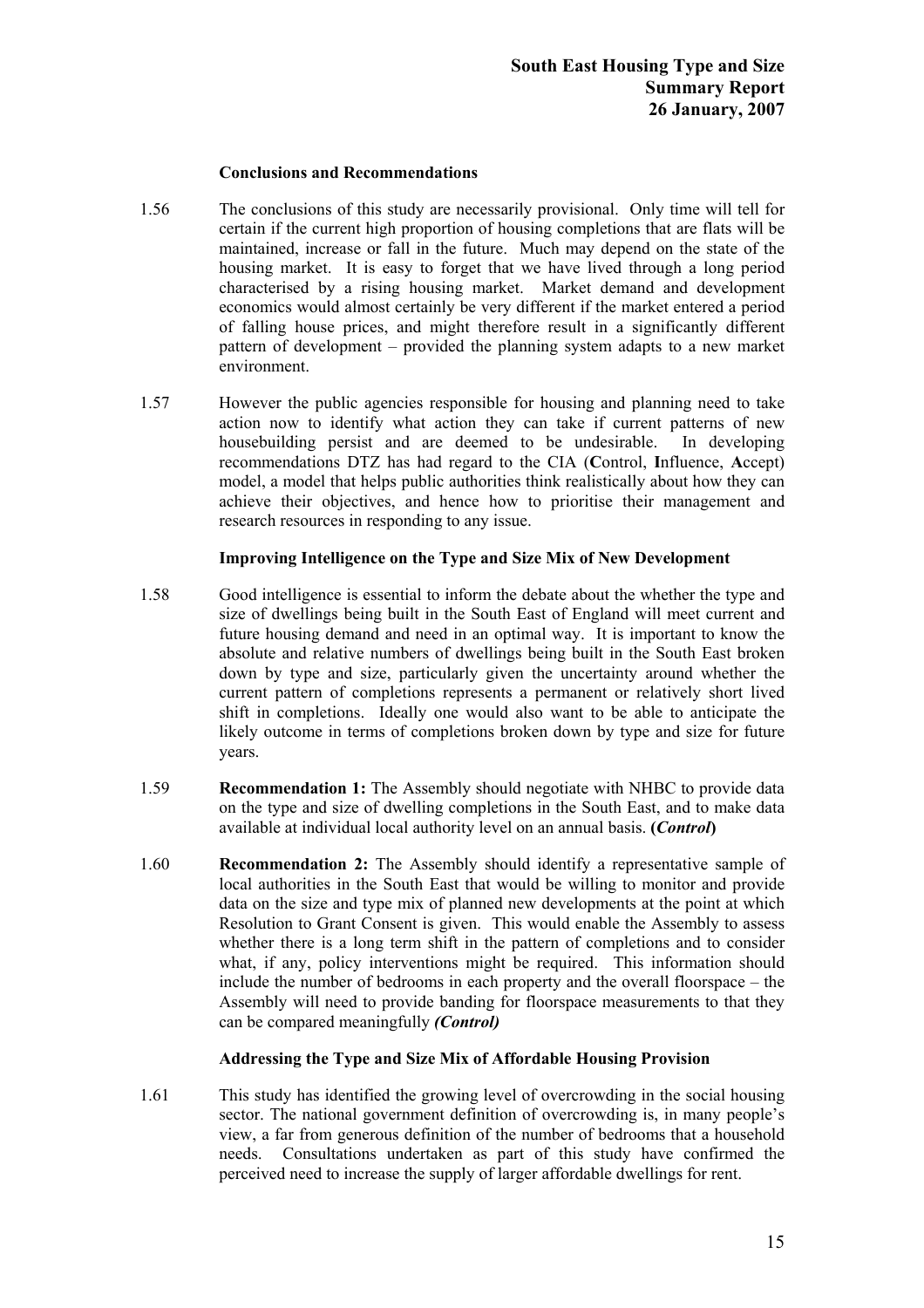- 1.62 **Recommendation 3:** The Regional Housing Board and individual local authorities should develop strategies to deal with overcrowding and determine the priority that should be given to investment to address the problem. These strategies need to identify the role that new housing provision is expected to play in these strategies. (*Control)*
- 1.63 **Recommendation 4:** Local authorities should become more sophisticated in their analysis of what type of affordable housing provision they need. The mix of new affordable housing needed should be determined by reference to the characteristics of those in priority need, and not by reference to the characteristics of all households in need, since many of these households are unlikely to be allocated affordable housing. (*Control)*
- 1.64 **Recommendation 5:** Local authorities, working in partnerships with RSLs, should incorporate an assessment of social sustainability into their allocation policies, to minimise the prospects of management difficulties emerging. The issues are greatest in large mixed tenure blocks of flats, but need also to be taken into account in planning new neighbourhoods. (*Control)*
- 1.65 **Recommendation 6:** Regional and local strategies for overcrowding and social sustainability should inform what local authorities ask RSLs to provide, and hence the type of schemes that RSLs put forward for funding; but they should also inform discussion with developers regarding the size and type of affordable housing provision as part of mixed tenure development. *(Control)*
- 1.66 **Recommendation 7:** If local authorities are seeking to increase the provision of larger affordable housing dwellings of mixed tenure development sites they will need to be flexible in their negotiations with developers, since they will not be able to secure the same number of larger units through s106 agreements as small units. *(Control)*
- 1.67 **Recommendation 8:** In the longer term authorities should consider moving from affordable housing targets based on a quota of units, to quotas based on floorspace, habitable rooms or bedrooms. At the same time authorities need to develop a stronger appreciation of development economics, so they can assess the implications of changes in the size and type mix of affordable housing on scheme viability. *(Control)*
- 1.68 **Recommendation 9:** In developing a revised Housing Strategy for the South East, the South East Housing Board and the Assembly should consider introducing a target or targets that reflect the need to secure a range of different sized affordable dwellings, for example including a proportion of larger affordable homes. Development of such a target should be informed by the analysis of those households in priority need on the housing registers across the South East and the availability of different types and sizes of dwellings within the existing stock of affordable housing. *(Influence)*
- 1.69 **Recommendation 10:** If the local housing strategy identifies the need for more family houses, then there is a need to ensure that sites are identified through the planning system that allow for development of such dwellings. Often this will mean ensuring that sites are allocated for development that are suitable for development of houses as well as flats within each five year period of the plan. *(Control)*